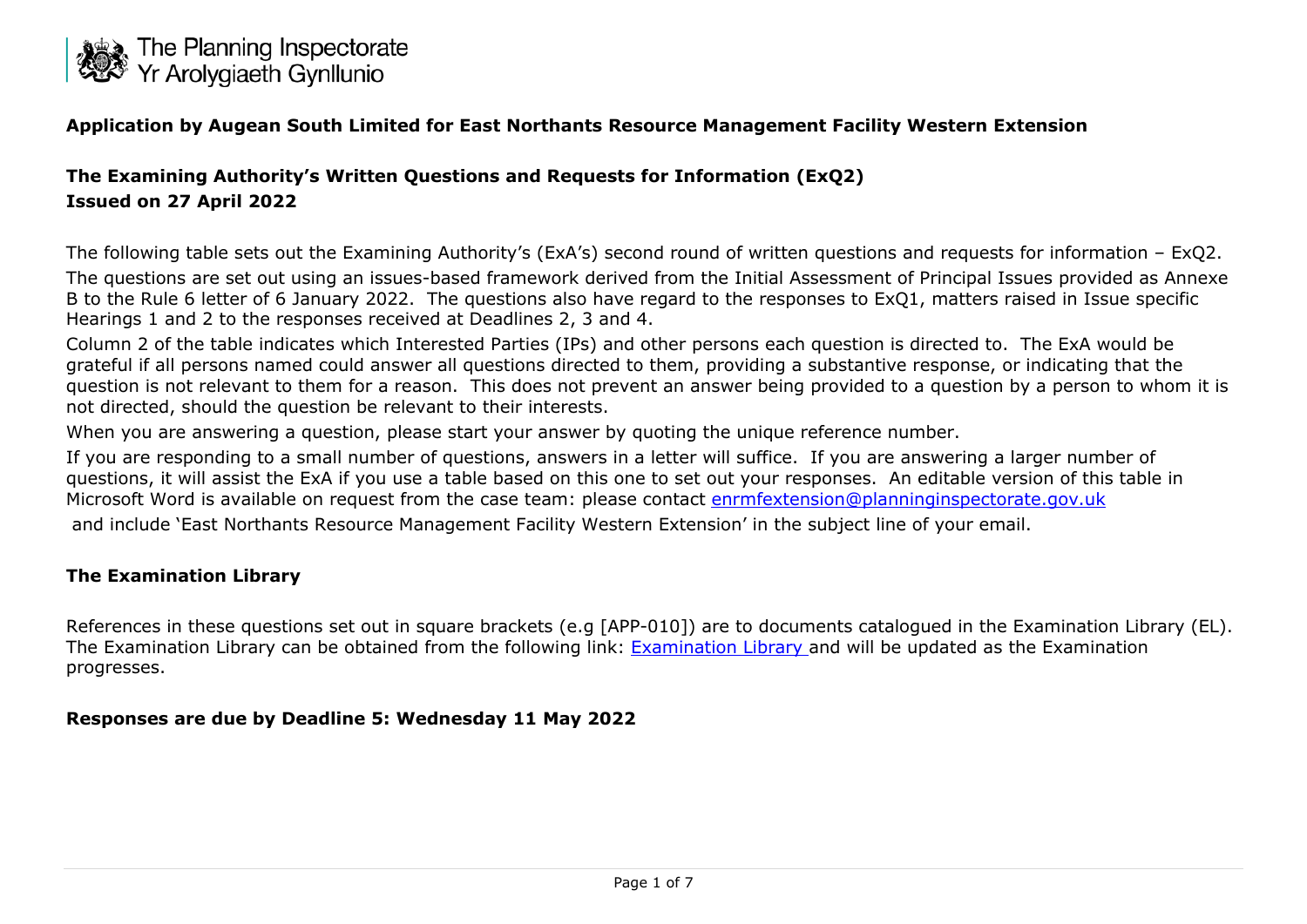

### **Abbreviations used:**

| Art             | Article                                                          | <b>NE</b>        | Natural England                               |
|-----------------|------------------------------------------------------------------|------------------|-----------------------------------------------|
| <b>BNG</b>      | <b>Biodiversity Net Gain</b>                                     | <b>NNC</b>       | North Northamptonshire Council                |
| <b>BoR</b>      | <b>Book of Reference</b>                                         | <b>NNR</b>       | National Nature Reserve                       |
| dDCO            | Draft DCO                                                        | <b>NPS</b>       | National Policy Statement                     |
| <b>DEC</b>      | <b>DCO Environmental Commitments</b>                             | <b>NSER</b>      | No Significant Effects Report                 |
| <b>Defra</b>    | Department for Environment, Food and Rural Affairs               | <b>NPSHW</b>     | National Policy Statement for Hazardous Waste |
| EA              | <b>Environment Agency</b>                                        | <b>NSIP</b>      | Nationally Significant Infrastructure Project |
| EM              | <b>Explanatory Memorandum</b>                                    | <b>PA2008</b>    | Planning Act 2008                             |
| <b>EMMAP</b>    | Ecological Management, Monitoring and Aftercare Plan             |                  |                                               |
| <b>ENRMFWE</b>  | East Northants Resource Management Facility Western<br>Extension | <b>PM</b>        | <b>Particulate Matter</b>                     |
| EP              | <b>Environmental Permit</b>                                      | R                | Requirement                                   |
| ES              | <b>Environmental Statement</b>                                   | <b>RR</b>        | <b>Relevant Representation</b>                |
| <b>ExA</b>      | <b>Examining Authority</b>                                       | <b>SAC</b>       | Special Area of Conservation                  |
| <b>HRA</b>      | <b>Habitats Regulations Assessment</b>                           | <b>SoS</b>       | Secretary of State                            |
| <b>LIR</b>      | Local Impact Report                                              | <b>SSSI</b>      | Site of Special Scientific Interest           |
| <b>LPA</b>      | Local planning authority                                         | <b>SWMP</b>      | Surface Water Management Plan                 |
| <b>LSE</b>      | Likely Significant Effects                                       | <b>The Trust</b> | Cecil Estate Family Trust                     |
| <b>MP</b>       | Model Provision (in the MP Order)                                | <b>UKHSA</b>     | UK Health Security Agency                     |
| <b>MP Order</b> | The Infrastructure Planning (Model Provisions) Order 2009        | <b>WFD</b>       | <b>Water Framework Directive</b>              |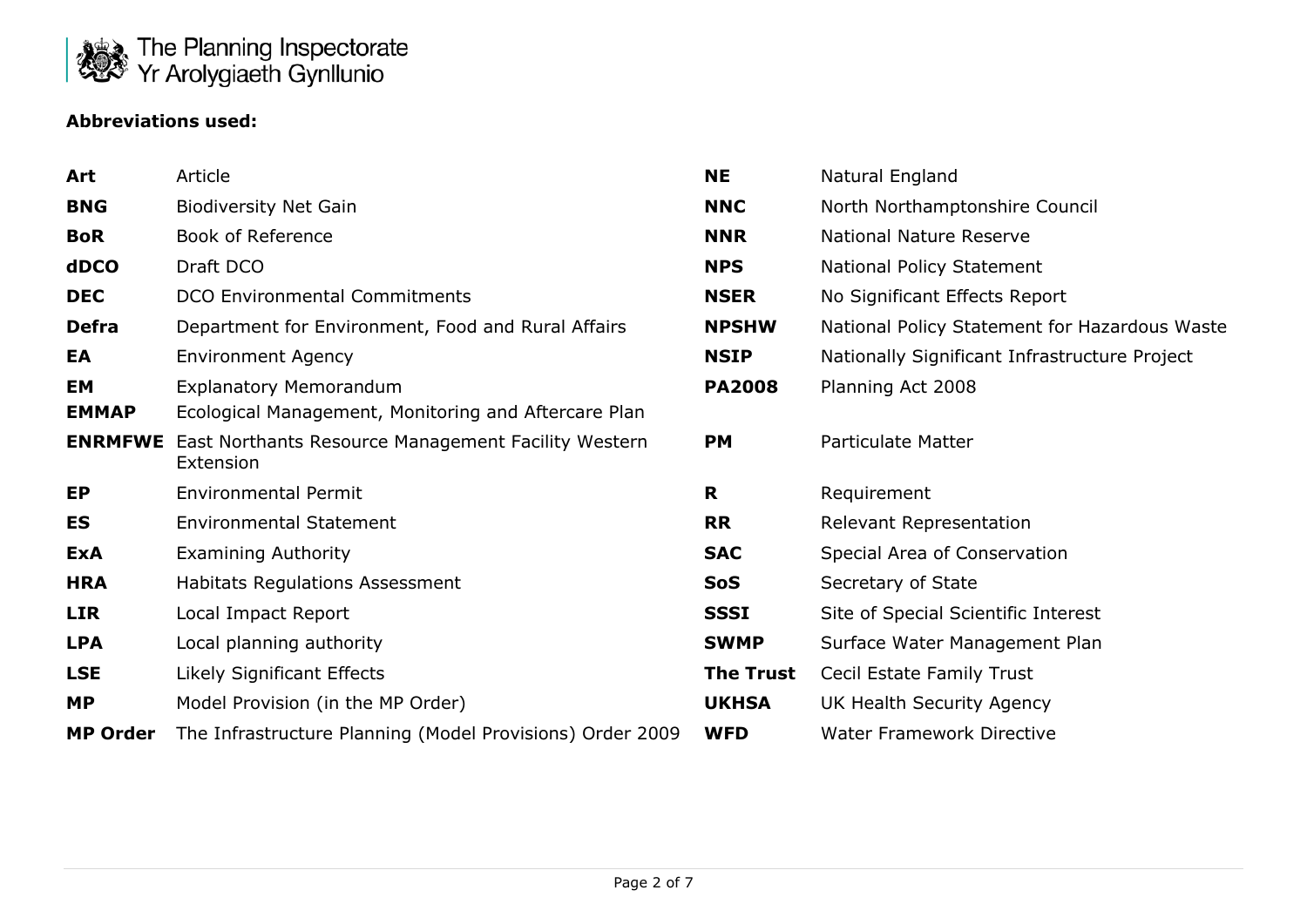

### **Index**

| 1. General and Cross-topic Questions 4           |
|--------------------------------------------------|
|                                                  |
|                                                  |
|                                                  |
|                                                  |
| 6. Draft Development Consent Order 5             |
| 7. Land use, soils and socio-economic effects  5 |
|                                                  |
|                                                  |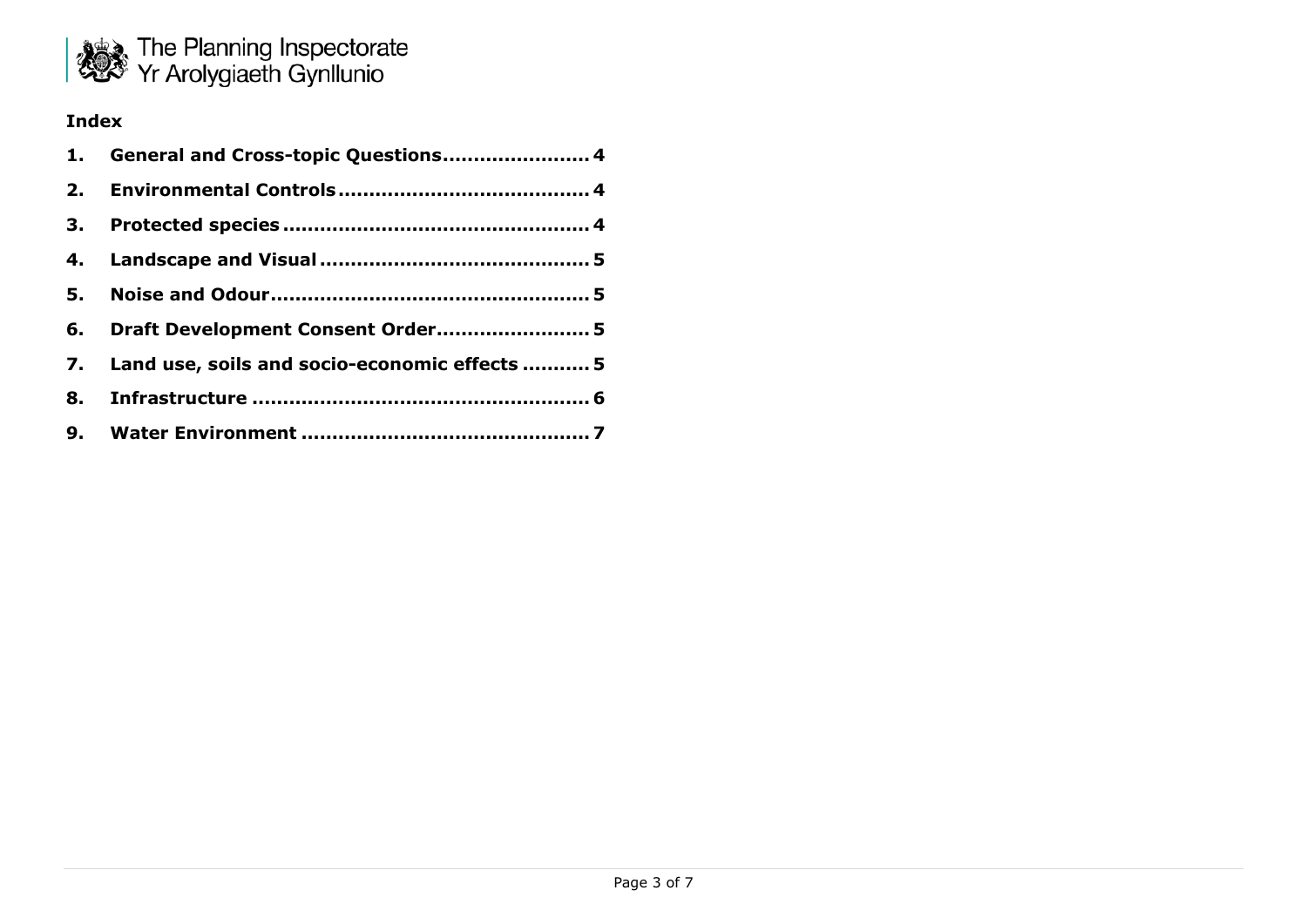## **ExQ2: 27 April 2022**

# **Responses due by Deadline 5: Wednesday 11 May 2022**

<span id="page-3-2"></span><span id="page-3-1"></span><span id="page-3-0"></span>

| ExQ <sub>2</sub> | <b>Question to:</b>                                      | <b>Question:</b>                                                                                                                                                                                                                                                                                                                                      |  |
|------------------|----------------------------------------------------------|-------------------------------------------------------------------------------------------------------------------------------------------------------------------------------------------------------------------------------------------------------------------------------------------------------------------------------------------------------|--|
| $\mathbf{1}$ .   | <b>General and Cross-topic Questions</b>                 |                                                                                                                                                                                                                                                                                                                                                       |  |
| Q1.1             | The Applicant and National<br>Grid Gas                   | Please provide an update on the outstanding matters in the SoCG.                                                                                                                                                                                                                                                                                      |  |
| Q1.2             | The Applicant and North<br>Northamptonshire Council      | Please provide an update on the outstanding matters in the SoCG.                                                                                                                                                                                                                                                                                      |  |
| Q1.3             | The Applicant and Natural<br>England                     | Please provide an update on the outstanding matters in the SoCG.                                                                                                                                                                                                                                                                                      |  |
| Q1.4             | The Applicant and Western<br><b>Power Distribution</b>   | Please provide an update on the outstanding matters in the SoCG.                                                                                                                                                                                                                                                                                      |  |
| Q1.5             | The Applicant and Butterfly<br>Conservation              | Please provide an update on the outstanding matters in the SoCG.                                                                                                                                                                                                                                                                                      |  |
| Q1.6             | The Applicant and Cecil Family<br><b>Estate Trust</b>    | Please provide up update on the preparation of the SoCG.                                                                                                                                                                                                                                                                                              |  |
| Q1.7             | The Applicant and Defence<br>Infrastructure Organisation | Please provide up update on the preparation of the SoCG.                                                                                                                                                                                                                                                                                              |  |
| Q1.8             | The Applicant and Anglian<br>Water                       | Please provide up update on the preparation of the SoCG.                                                                                                                                                                                                                                                                                              |  |
| 2.               | <b>Environmental Controls</b>                            |                                                                                                                                                                                                                                                                                                                                                       |  |
| Q2.1             | The Applicant and the EA                                 | Please provide an update on the applications for the new EPs including:<br>the scope of the applications;<br>$\bullet$<br>any outstanding issues and/or requirements for additional information;<br>anticipated control mechanisms, management plans, limitations, conditions and<br>monitoring requirements;<br>the timetable for issuing decisions. |  |
| 3.               | <b>Protected species</b>                                 |                                                                                                                                                                                                                                                                                                                                                       |  |
| Q3.1             | The Applicant and NE                                     | Please provide an update on progress towards the issue of a LONI for the great crested<br>newt licence application.                                                                                                                                                                                                                                   |  |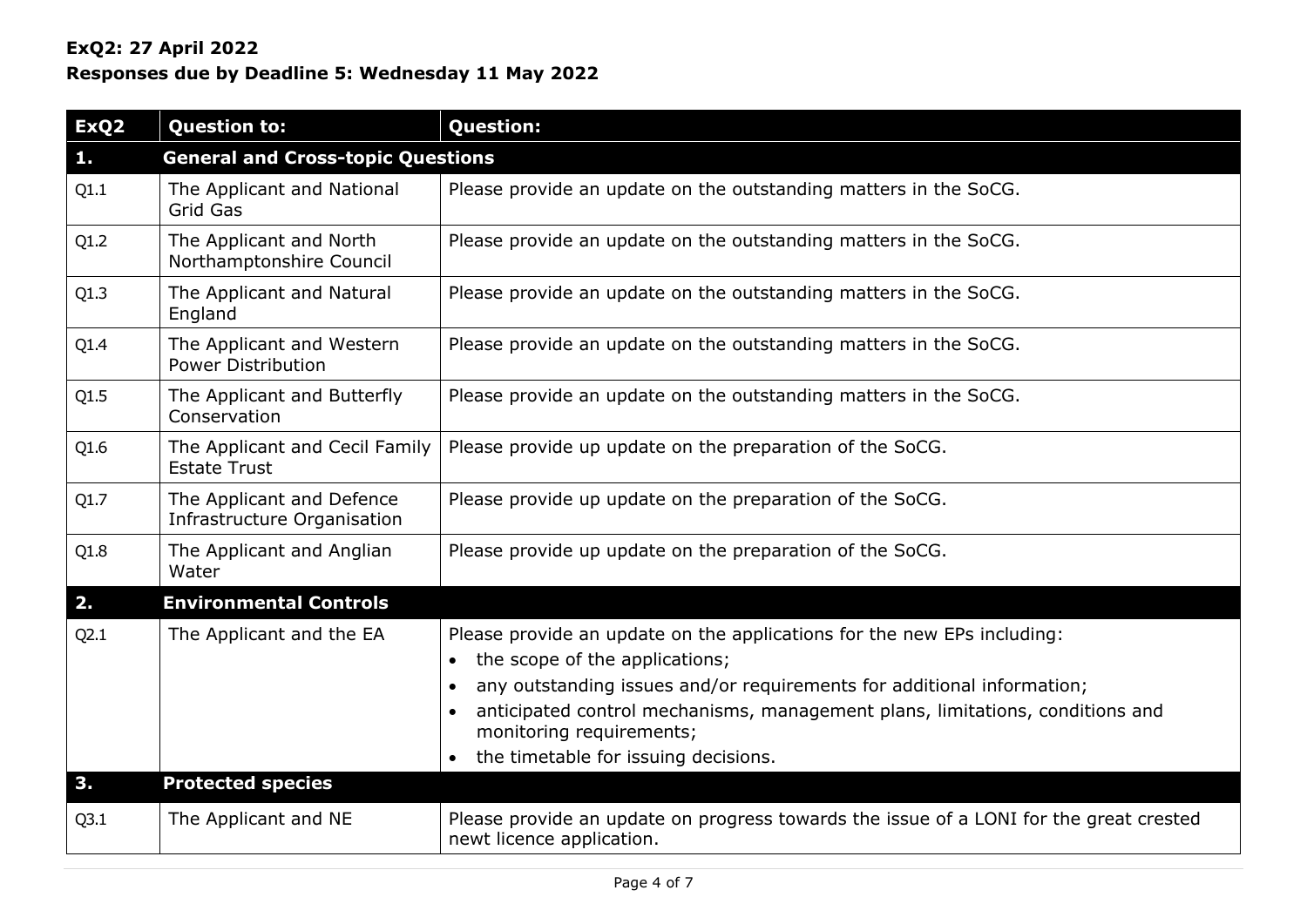## **ExQ2: 27 April 2022 Responses due by Deadline 5: Wednesday 11 May 2022**

<span id="page-4-3"></span><span id="page-4-2"></span><span id="page-4-1"></span><span id="page-4-0"></span>

| ExQ <sub>2</sub><br>4. | <b>Question to:</b><br><b>Landscape and Visual</b> | <b>Question:</b>                                                                                                                                                                                                                                                                                                                                                                                                                                                                                                                                                                                                                                                                                                                                                                                                                                                                                                                                    |
|------------------------|----------------------------------------------------|-----------------------------------------------------------------------------------------------------------------------------------------------------------------------------------------------------------------------------------------------------------------------------------------------------------------------------------------------------------------------------------------------------------------------------------------------------------------------------------------------------------------------------------------------------------------------------------------------------------------------------------------------------------------------------------------------------------------------------------------------------------------------------------------------------------------------------------------------------------------------------------------------------------------------------------------------------|
| Q4.1                   | The Applicant                                      | In response to the queries raised in ExQ1 and ISH2, [REP4-006] includes further<br>assessments of the landscape and visual effects of Works 2 and 3. The assessment of<br>Work 2 appears to be based on the parameters set out on the dDCO [REP4-004] and DEC<br>Appendix DEC D [APP-110] and, therefore, accords with the Rochdale envelope approach<br>to EIA assessment. The assessment of Work 3 still appears to be based on the premise of<br>individual building of similar scale to the existing buildings being constructed under the<br>dDCO. Whilst this may be the most likely scenario, the assessment does not take into<br>account the full effect of the potential development which would be permitted under the<br>parameters set out in the dDCO and the DEC (that is 8m tall structures covering the whole<br>of the Work 3 area). Please respond by means of a further assessment or revision to the<br>parameters for Work 3. |
| 5.                     | <b>Noise and Odour</b>                             |                                                                                                                                                                                                                                                                                                                                                                                                                                                                                                                                                                                                                                                                                                                                                                                                                                                                                                                                                     |
| Q5.1                   | The Trust                                          | Please provide any further evidence in support of your concerns regarding the effects of<br>noise and odour from the Proposed Development on the proposed commercial storage<br>facility on the land Trust land to the north of the existing site. In doing so, please have<br>regard to the comments of the Council's Environmental Health Officer [REP4-012] (ISH2<br>agenda Item 4).                                                                                                                                                                                                                                                                                                                                                                                                                                                                                                                                                             |
| 6.                     | <b>Draft Development Consent Order</b>             |                                                                                                                                                                                                                                                                                                                                                                                                                                                                                                                                                                                                                                                                                                                                                                                                                                                                                                                                                     |
| Q6.1                   | <b>NNC</b>                                         | Art 10 The version of this Art submitted at D4 now refers to work at the existing access<br>location. Please comment on the terms of this version of the Art.                                                                                                                                                                                                                                                                                                                                                                                                                                                                                                                                                                                                                                                                                                                                                                                       |
| $\overline{7}$ .       | Land use, soils and socio-economic effects         |                                                                                                                                                                                                                                                                                                                                                                                                                                                                                                                                                                                                                                                                                                                                                                                                                                                                                                                                                     |
| Q7.1                   | The Applicant and NNC                              | Requirement 4 of the D3 version of the dDCO requires the provision of public access to the<br>site and aftercare works to be carried out for a minimum period of 20 years in accordance<br>with an approved phasing, landscaping and restoration scheme. The phasing, landscaping<br>and restoration scheme is required to be accordance with the principles set out in the<br>ecological management, monitoring and aftercare plan (EMMAP [APP-110] DEC Appendix<br>DEC E). Whilst the EMMAP sets out the requirements for management and maintenance<br>of the restored habitats, it says little about the management and maintenance of the<br>elements of the restored site necessary to support public access (for example, the car                                                                                                                                                                                                            |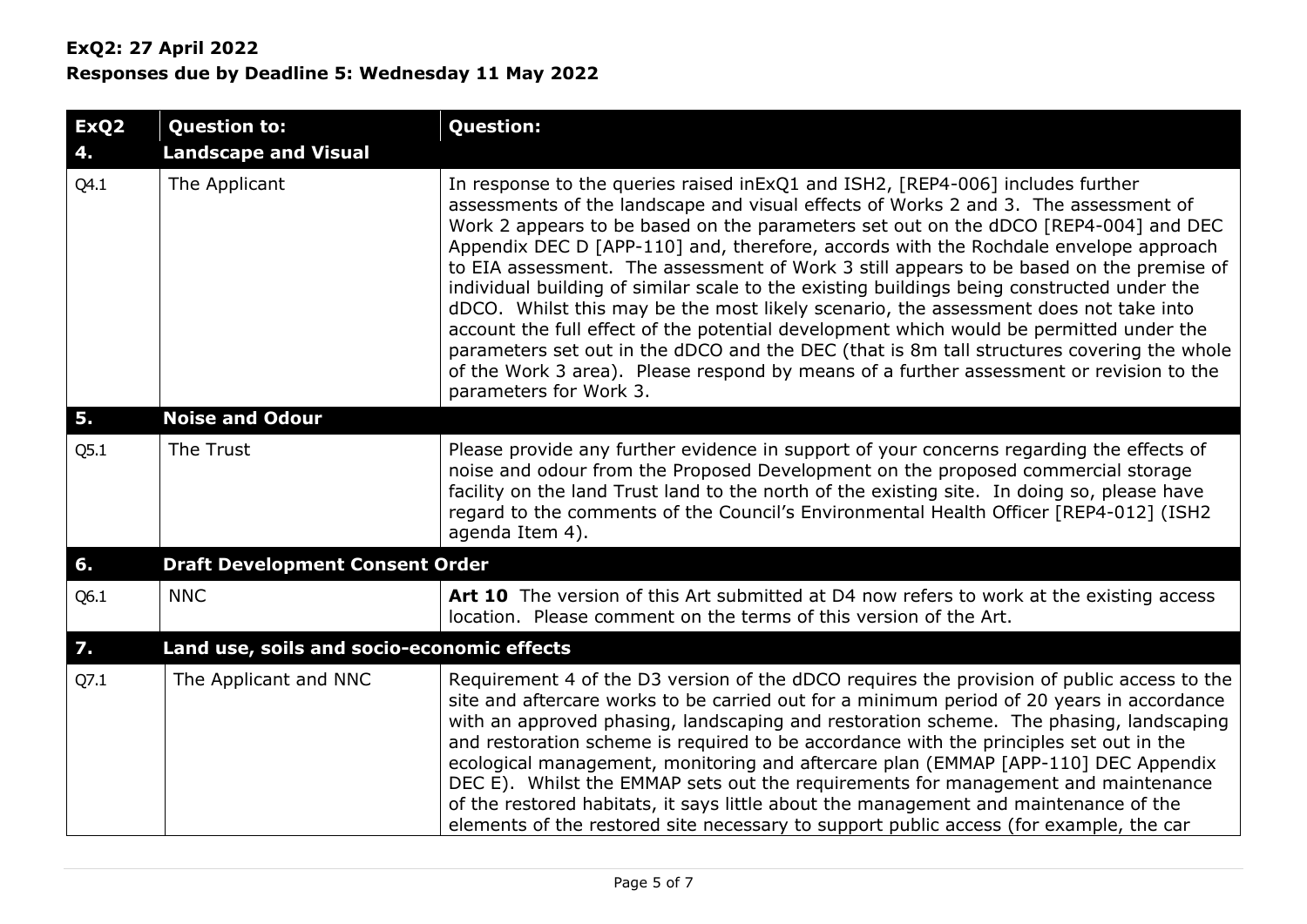## **ExQ2: 27 April 2022**

# **Responses due by Deadline 5: Wednesday 11 May 2022**

<span id="page-5-0"></span>

| ExQ <sub>2</sub> | <b>Question to:</b>   | <b>Question:</b>                                                                                                                                                                                                                                                                                                                                                                                                                                                                     |
|------------------|-----------------------|--------------------------------------------------------------------------------------------------------------------------------------------------------------------------------------------------------------------------------------------------------------------------------------------------------------------------------------------------------------------------------------------------------------------------------------------------------------------------------------|
|                  |                       | park, outdoor furniture, physical features of controls necessary for security, litter<br>collection). Should these matters be included in the EMMAP or elsewhere in the dDCO?                                                                                                                                                                                                                                                                                                        |
| 8.               | <b>Infrastructure</b> |                                                                                                                                                                                                                                                                                                                                                                                                                                                                                      |
| Q8.1             | The Applicant         | What provisions have been made to ensure the integrity and longevity of the Anglian<br>Water (AW) pipelines during the construction and operational phases and following<br>restoration? In your response, please address the issues of bank stability, hydrogeology,<br>ingress of potential contaminants into the pipeline, the proximity of surface water storage<br>lagoons, the potential for corrosion and physical impact from changes to external loadings<br>and crossings. |
| Q8.2             | The Applicant         | What provisions have been made to enable access for maintenance and repair of the AW<br>pipelines during the construction and operational phases and following restoration?                                                                                                                                                                                                                                                                                                          |
| Q8.3             | The Applicant         | Please comment on the concerns of AW [REP4-013 and REP4-014] regarding the effect of<br>the Proposed Development on its pipelines with regard to:                                                                                                                                                                                                                                                                                                                                    |
|                  |                       | a) the integrity and longevity of the pipelines;                                                                                                                                                                                                                                                                                                                                                                                                                                     |
|                  |                       | b) the potential for contamination of the water supply due to the presence of LLW;                                                                                                                                                                                                                                                                                                                                                                                                   |
|                  |                       | c) the potential for contamination of the water supply in the event of a failure of an AW<br>pipeline;                                                                                                                                                                                                                                                                                                                                                                               |
|                  |                       | d) the potential for contamination of the site and surrounding area in the event of a failure<br>of an AW pipeline due to the mobilization of LLW and other contaminants;                                                                                                                                                                                                                                                                                                            |
|                  |                       | e) the effect on other utilities infrastructure, including the proposed undergrounded<br>electricity line and the high-pressure gas pipeline, in the event of a failure of an AW<br>pipeline.                                                                                                                                                                                                                                                                                        |
| Q8.4             | AW                    | Please expand on the concerns set out in your D4 submissions [REP4-013 and REP4-014]<br>with particular regard to:                                                                                                                                                                                                                                                                                                                                                                   |
|                  |                       | a) quantification of the increased risk of failure of an AW pipeline as a result of the<br>Proposed Development;                                                                                                                                                                                                                                                                                                                                                                     |
|                  |                       | b) the options for avoiding/mitigating the increased risk of failure of the pipeline (for<br>example, routes for diverting the pipelines or, if the pipelines were retained in their<br>current positions, increased stand-off distances and/or enhanced protective measures or<br>changes to the design of the Proposed Development;                                                                                                                                                |